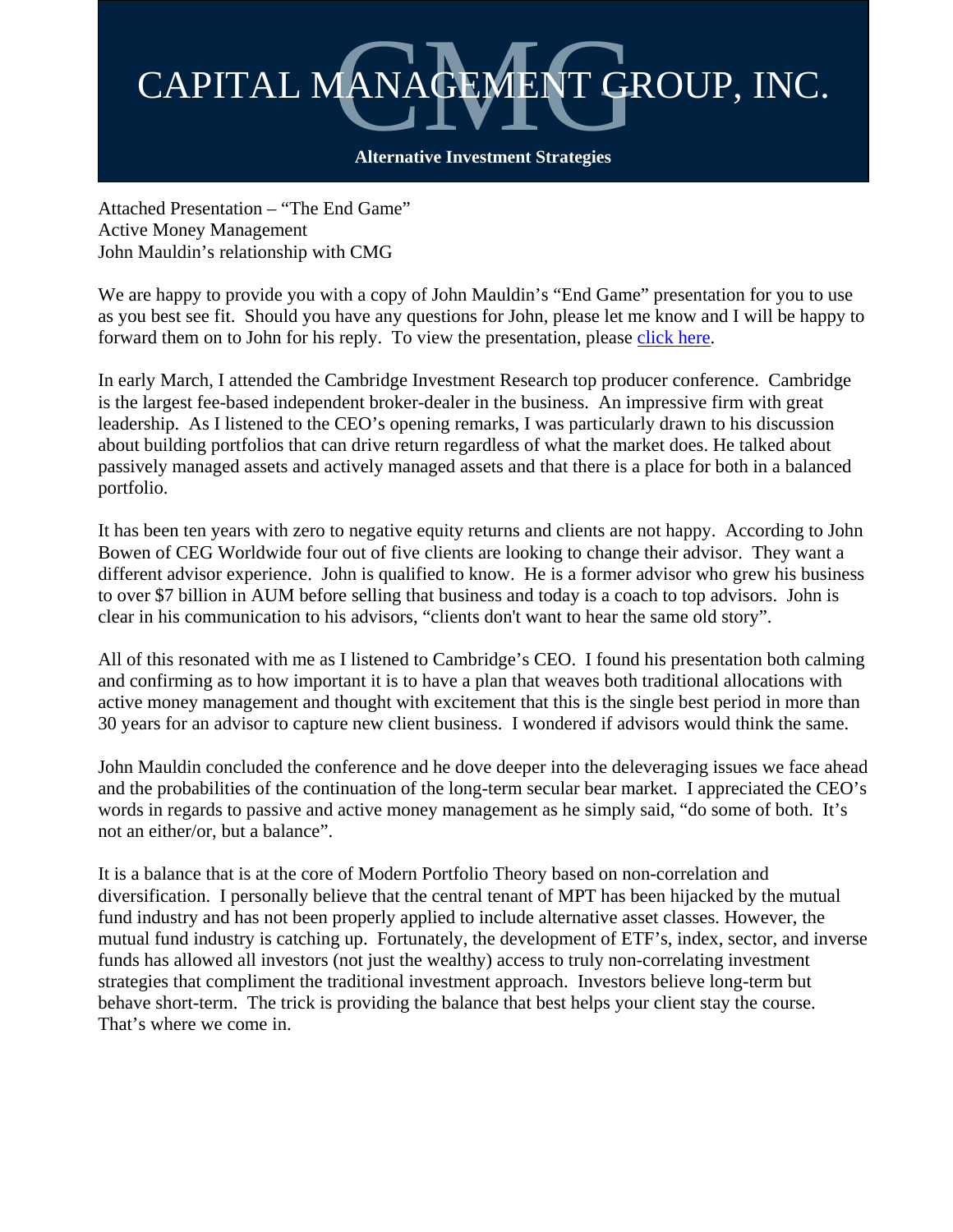## **Active Money Management:**

We are leaders in active money management and would like to earn your business. Most advisors don't fully understand the alternative space. Leverage off our years of due diligence, trading experience and the ability to bring some of the very best active money managers to you and your clients within one simple managed account and/or mutual fund.

There are two ways to access our platform:

1) Through our multi-manager managed account platform – in one account (IRA, individual, joint, trust, etc.), you can allocate your clients to one specific strategy, select from one of our nine investment blends that we manage (ranging from conservative to aggressive) or you can create a custom blend from our platform of separately managed active trading strategies. The independent account custodian is Trust Company of America (member FDIC). We also run several of our strategies through the Jefferson National Tax Deferred Variable Annuity.

2) Through our mutual fund, the CMG Absolute Return Strategies Fund - CMGTX: Our fund consists of multiple separately managed active investment strategies combined together in a single mutual fund structure. There are A and C class shares available with the A shares being load-waivable. The Fund is available through Schwab, TD Ameritrade, NFS, Pershing, and other custodial platforms. This option is ideal for advisors where it is too difficult to transfer accounts to Trust Company of America.

If it proves logistically difficult to open up multiple accounts at a new custodian (TCA) and explain a whole new account process to your clients, consider accessing our multi-manager selection through our CMG Absolute Return Strategies mutual fund.

The various strategies underlying the managed account platform and mutual fund include\*\*: Fixed income: Actively managed high yield bond strategies Treasury bond trading strategies

Equity: Sector rotation strategy Index-based trading strategies ETF-based trading strategies Stock-based trading strategy

CTA: Currency strategy

\*\*Please note we are constantly reviewing new strategies for possible inclusion.

Our platform consists of ten absolute return strategies. Over the years, we have vetted hundreds of strategies. We have extensive due diligence experience and trading knowledge. We rely on this knowledge to find the best managers that fit our criteria of having a strong edge, a solid process, and experience and frankly managers with the guts/courage to trade with discipline. Once a manager is placed on our platform, we track each strategy daily to ensure the managers stays within their discipline.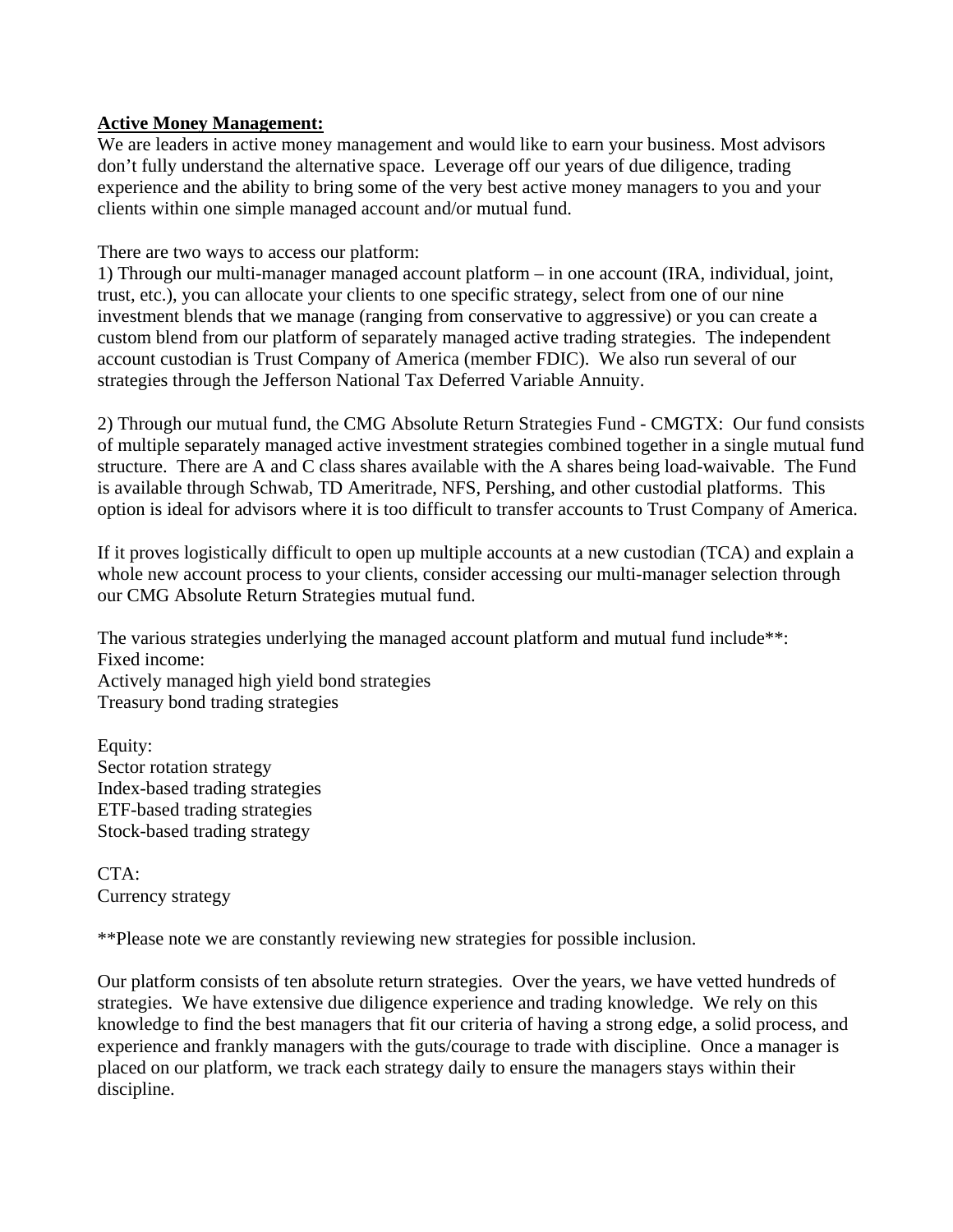The goal for a typical diversified multi manager allocation is to produce an 8% to 12% (moderate risk) return stream over a one-year period of time. Think flat to up returns with limited drawdown. Of course, conservative allocation expectations should be different from aggressive allocation expectations in regards to both return and drawdown. As always, past performance does not guarantee future returns.

For more information on the strategies available on our platform, visit us at www.cmgfunds.net. For more information on our various strategy blends (which range from conservative to aggressive) [click here.](http://cmgfunds.net/smc/default.asp)

## Advisor Fee Structure:

Our management fee is 2.50% annually, charged quarterly in arrears via an average daily balance calculation. 100 bps is paid to you in the form of a solicitor fee. 150 bps is paid to CMG from which we pay the managers (sub advisors) on our platform. Alternatively, we can reduce the client fee to 150 bps and you charge your advisor fee on your end.

As reference, an active manager on a multi-manager platform at Schwab, TD Ameritrade or NFS will typically charge a fee of 125 bps to 175 bps depending on the strategy. The advisor then adds their fee on top of the manager's fee. More traditional relative performance managers (passive) on those platforms charge 75 bps to 125 bps before the advisor fee is added. Typically, multi-manager platform management fees range from 2% to 3%.

## **John Mauldin's relationship with CMG:**

I met John over ten years ago. He was interested in allocating some of his clients' assets to my Managed High Yield Bond Strategy. Through our business relationship we developed a close friendship. From the beginning we shared a common passion for providing non-hedge fund, non-2/20, non-K-1 solutions for every investor (not just the ultra wealthy). Particularly important was the inability for traditional investments to perform well in the long-term secular bear market we felt lied ahead. Yet there were few options for most investors (accredited restrictions, large minimums, etc).

I have personally invested in nearly 100 different hedge funds over the last ten years. Beginning in 2001, my firm managed a structured trade that allocated to over 25 hedge fund and CTA strategies. The idea was correlation diversification - build a portfolio with that can drive return in most market environments made up of individual strategies that do not correlate to the general markets and importantly strategies that do not correlate with each other. With large minimums, gates, holdbacks, uncertain liquidity, and K-1 issues, the majority of investors are boxed out from the very strategies they need to survive a long-term secular bear market.

We built a managed account platform with low minimums, lower fees, daily liquidity and transparency and entered into a solicitation relationship with John's firm. Several times a year John talks about CMG in his weekly e-letters or at various conferences. John also serves as a consultant to our CMG Absolute Return Strategies mutual fund. While I like to tease him about his strong Texas confidence, at the core he is an honest, humble and deeply reflective thinker.

If you are interested in receiving John's free weekly e-letter, [click here](http://www.2000wave.com/gateway.asp) and simply enter your email address where indicated on the front page.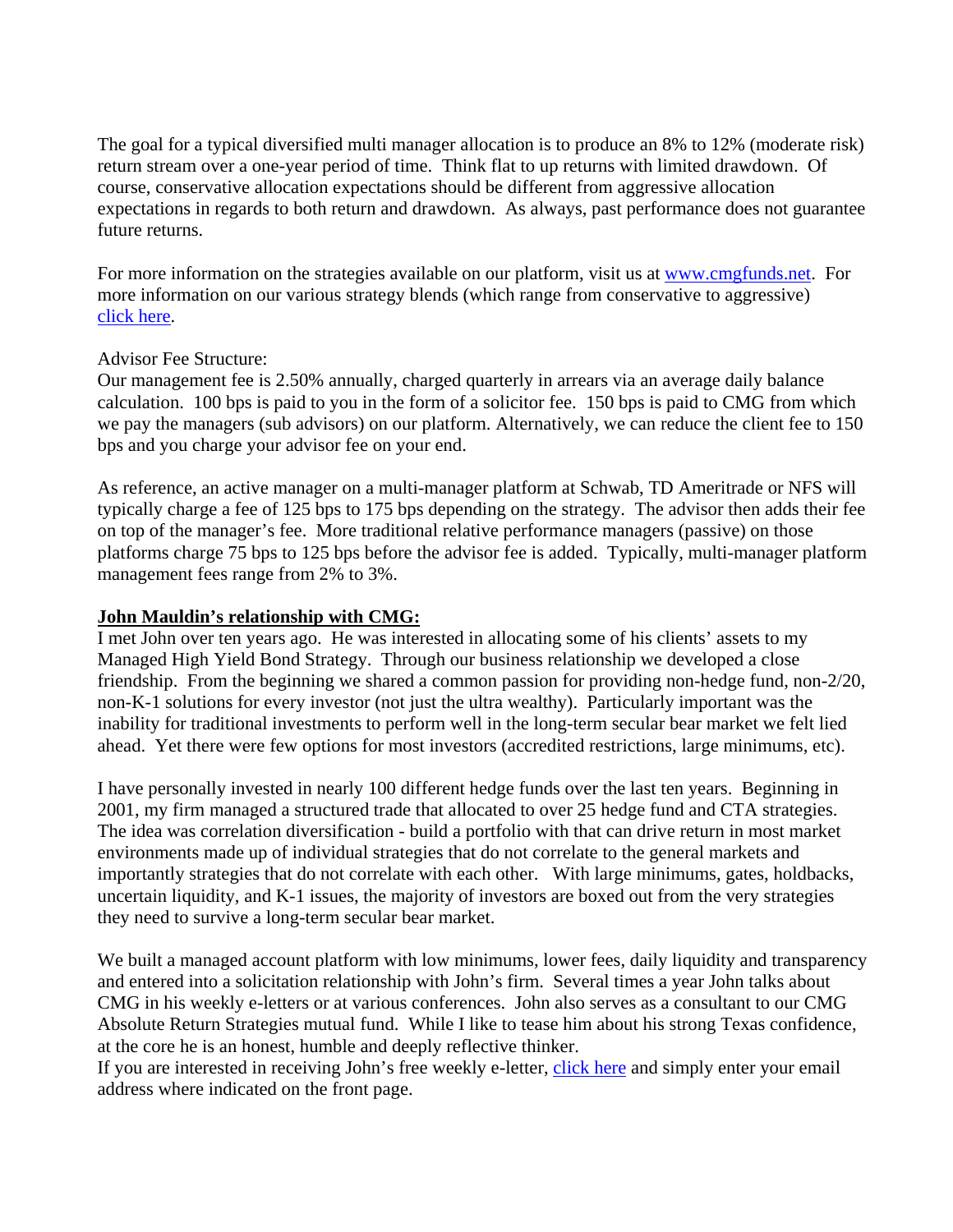Finally, and most importantly, we would like to earn your business. Please let me know if you are interested in learning more and I'll have Doug Dorr or Jason Wilder give you a call. Of course, I am always available to answer your questions at any time.

With very kind regards, **Steve** 

 Stephen B. Blumenthal President, CEO CMG Capital Management Group, Inc. 150 N. Radnor Chester Road Suite A150 Radnor, PA 19087 steve@cmgfunds.net 610-989-9090 Phone 610-989-9092 Fax

## Important Disclosure Information

This message (and any associated files) is intended only for the use of the individual or entity to which it is addressed and may contain information that is confidential or subject to copyright. If you are not the intended recipient, you are hereby notified that any dissemination, copying or distribution of this message, or files associated with this message is strictly prohibited. If you have received this message in error, please notify us immediately by replying to the message and deleting it from your computer.

Please remember that past performance may not be indicative of future results. Different types of investments involve varying degrees of risk, and there can be no assurance that the future performance of any specific investment, investment strategy, or product made reference to directly or indirectly in this newsletter (article) (including the investments and/or investment strategies recommended or undertaken by CMG Capital Management Group, Inc.), will be profitable, equal any corresponding indicated historical performance level(s), or be suitable for your portfolio. Due to various factors, including changing market conditions, the content may no longer be reflective of current opinions or positions. Moreover, you should not assume that any discussion or information contained in this newsletter (article) serves as the receipt of, or as a substitute for, personalized investment advice from CMG Capital Management Group, Inc. To the extent that a reader has any questions regarding the applicability of any specific issue discussed above to his/her individual situation, he/she is encouraged to consult with the professional advisor of his/her choosing.

A copy of CMG's current written disclosure statement discussing our advisory services and fees is available upon request or you can access this information on CMG's website (www.cmgfunds.net/public/adv.asp).

Mutual Funds involve risk including possible loss of principal. An investor should consider the Fund's investment objective, risks, charges, and expenses carefully before investing. This and other information about the CMG Absolute Return Strategy Fund is contained in the fund's prospectus, which can be obtained by calling 1-866-CMG-9456. Please read the prospectus carefully before